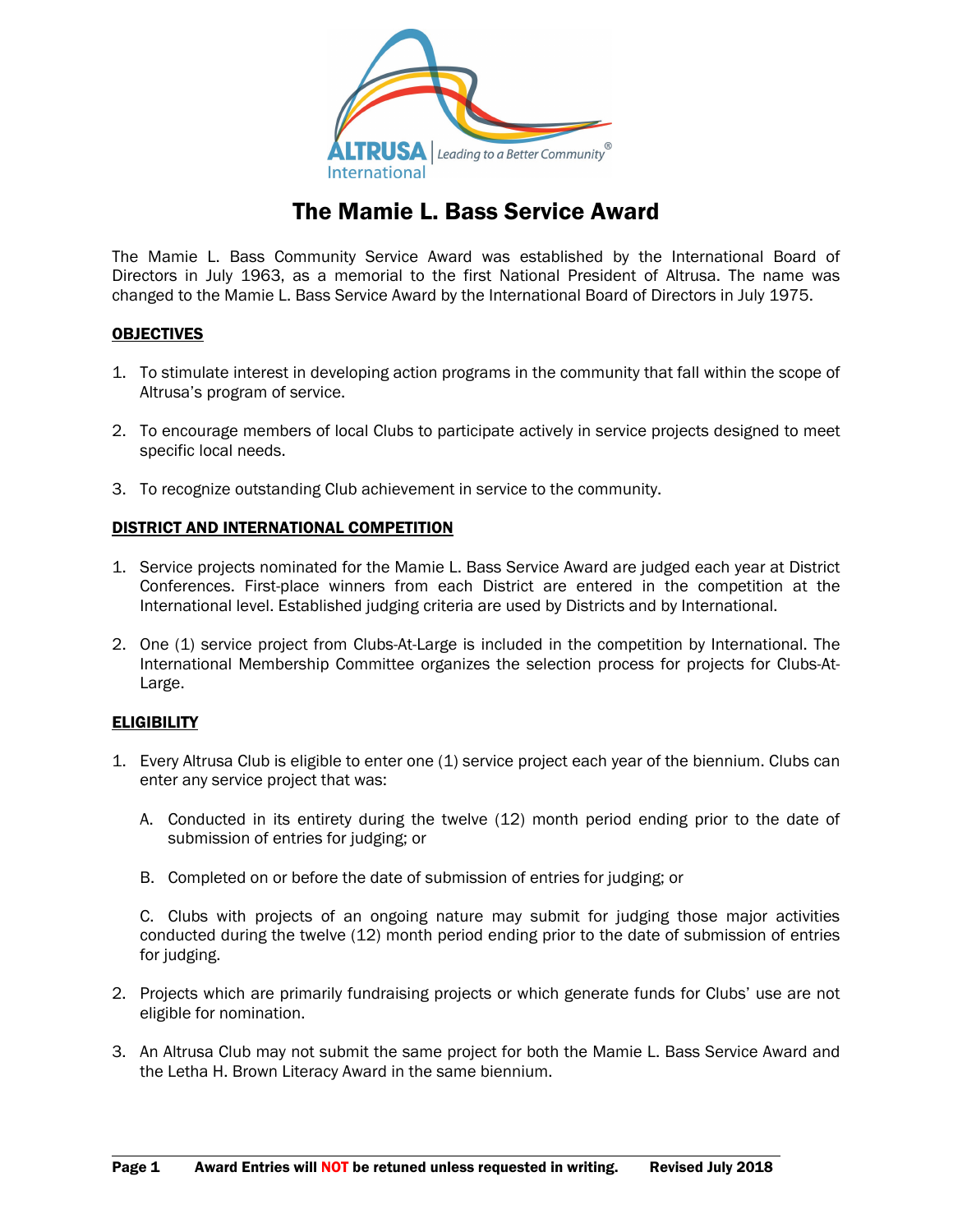### ENTRY PREPARATION

The entry should be completed and submitted as follows:

- 1. All entries should be typed. You may submit the entry in written format or you may forward the entry via email or complete the online entry form.
- 2. Covers should be labeled, "Nomination for Mamie L. Bass Service Award, name of Club, District, and Club year."
- 3. The first page should be the entry form, completed in its entirety.
- 4. The narrative must not exceed 1,000 words, must be typed and on plain white paper or background. In developing the narrative, Clubs should refer to the judging criteria and score sheet. The following questions should be addressed in the narrative to assist judges in evaluating the submission.

#### A. *Selection of Project:*

- 1) Describe the aims and objectives of your project:
	- a) What was the purpose of the project?
	- b) What segment of the community was the project designed to help?
	- c) What provisions were made for member participation in carrying out this project?
- 2) Explain why your Club chose the project:
	- a) How was the need for the project determined?
	- b) Was this need being met by any other community group or agency?
	- c) What were the reasons for choosing this project?
	- d) How was the membership involved in the selection of this project?

#### B. *Development and Implementation of the Project:*

- 1) Describe how your project was carried out (proposals, action plans, communication, etc.)
	- a) How was the project structure developed (guidelines, timetables, work assignments, communication, and record keeping)?
	- b) How was each party informed on the progress of the project?
- 2) What resources were required?
	- a) What resources and fundraising were needed for the project?
- 3) How was the Club membership involved in the project?
	- a) How were the talents and abilities of Club members utilized?
	- b) What percentage of Club members actively participated in the project?
	- c) How many hours of personal service were contributed by Club members?
- 4) How was the project supported by individuals and/or organizations in the community?
	- a) What was the extent of participation or support by individuals and/or organizations in the community?

### C*. Evaluation of the Project:*

- 1) Were the original objectives of the project achieved?
- 2) What was the estimated number of people who were helped by the project?
- 3) What were the benefits to the community?
- 4) Did the project promote community awareness of Altrusa?
- 5) Supplementary information should not exceed six pages. Where more than 6 pages are provided the judges will only consider the first six pages.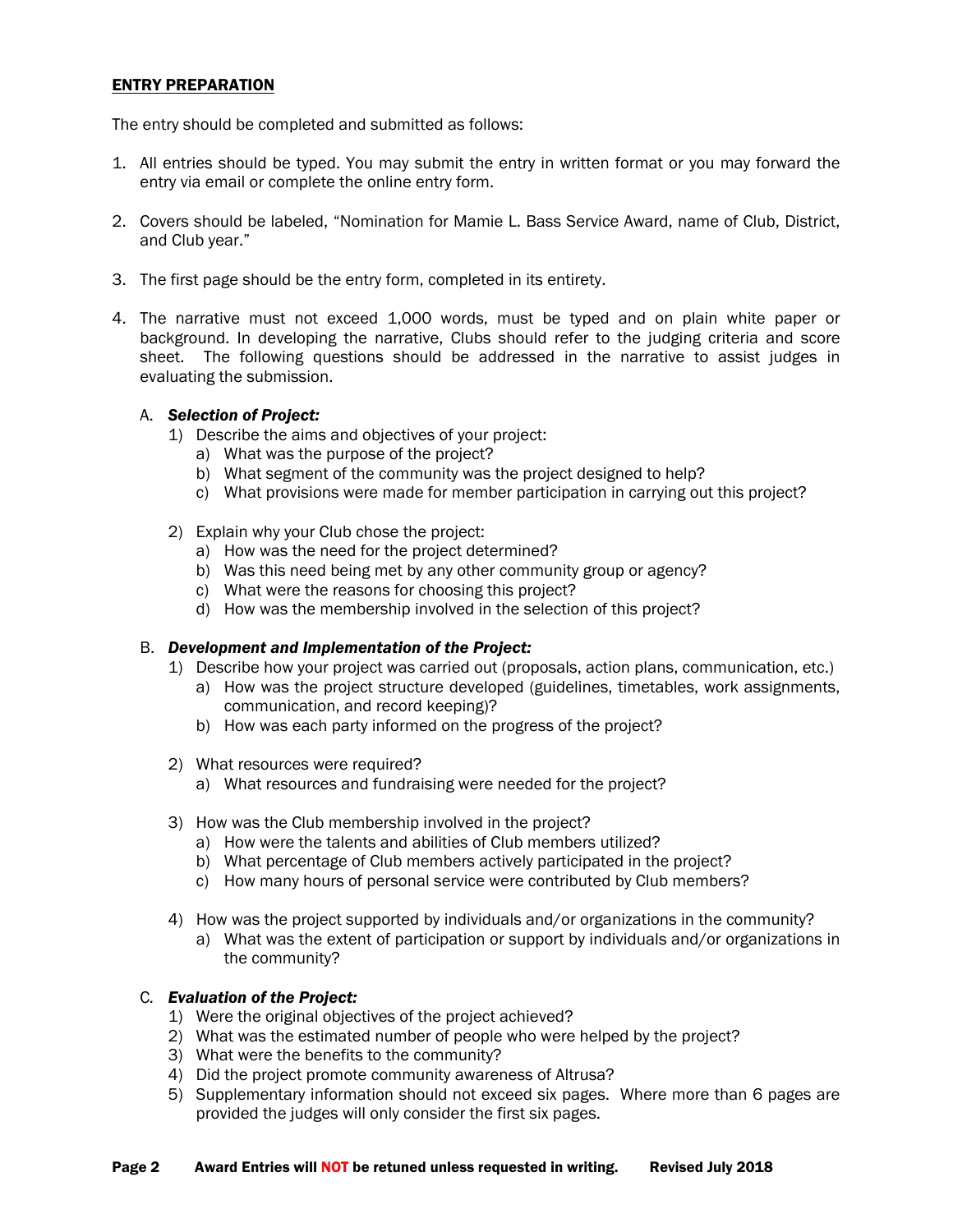5. Award Executive Summary/Synopsis:

A 60 word count synopsis of your project is to be provided. The synopsis should provide a brief outline of key aspects of the project. This synopsis will not be counted towards the project description word count and will not affect the submission eligibility. The synopsis will be used if your award is selected as a winning entry

### PROCEDURES FOR SUBMITTING ENTRIES

- 1. Clubs submit entries for the District competition on or before the date established by the District Governor. Entries may be submitted electronically or as a hard copy.
- 2. The winning District entry is forwarded to the International Office by the Governor or their nominee immediately following the close of the District Conference.
- 3. The winning entries from the March/April/May District Conferences must reach the International Office no later than June  $1^{st}$  in the Convention year to be considered in the International competition. Late entries shall not be considered for judging.
- 4. The winning entry from Clubs-At-Large for each year of the biennium is forwarded by International Membership Committee to the International Office and must be received by **June 1**<sup>st</sup> to be considered in the International competition.

The International Office will acknowledge receipt of each entry to both the District Governor and the President of the winning Club. The International Office will submit all District entries to the International Service Program Development Committee, who will coordinate the judging activities of the International competition.

### JUDGING COMMITTEES

- 1. The District Governor appoints a Chair of the District Mamie L. Bass Service Award Committee. The Chair selects three (3) prominent members of the general public to serve as judges.
- 2. The International Service Program Development Committee coordinates the International judging activity. The Chair appoints three (3) prominent members of the general public to serve as judges.

### JUDGING CRITERIA AND SCORE SHEET

- 1. The judges may disqualify any entry for any rules violation.
- 2. In evaluating entries, the judges place primary importance on the written narrative. Substantiating materials are considered only in a supplementary perspective. Only the first six pages of supplementary materials will be considered by judges. Any additional pages shall not be considered.
- 3. The amount of funds spent on an activity is not a major criterion in selecting award winners.
- 4. In determining award winners, the judges consider how the Club selected, developed, implemented and evaluated the service project. The questions which follow are what the judges use to evaluate the components of Club projects. Each entry is evaluated on its own merits and not as compared with other entries. A Club should use the information in the preceding entry preparation section, judging criteria and score sheet as a guideline in preparing its entry.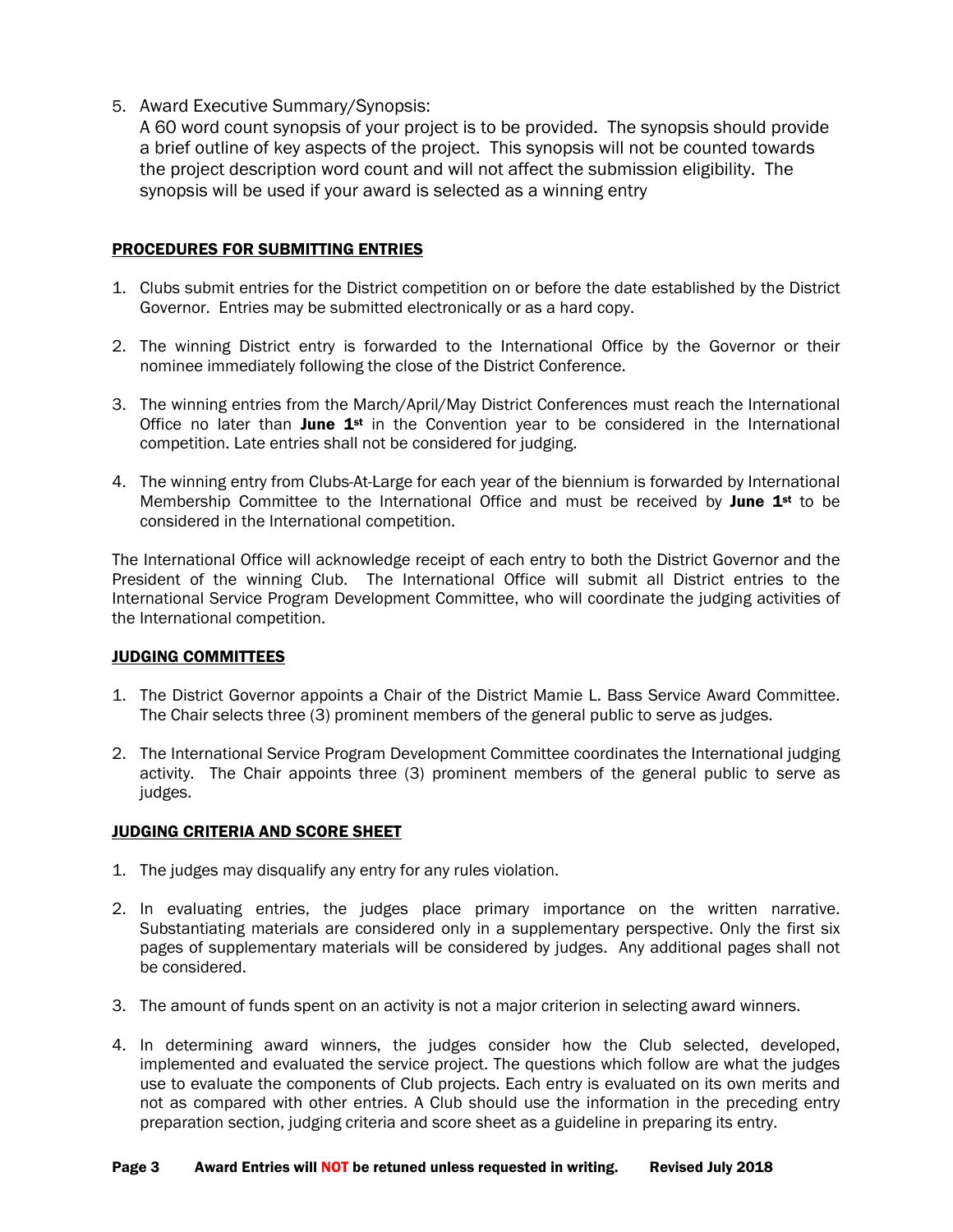## The Mamie L. Bass Service Award

### Judging Criteria and Score Sheet

### I. Selection of Project (20 points)

- A. Describe the aims and objectives of your project.
- B. Explain why your Club chose the project.

Maximum Points: 20 Points Earned:

### II. Development and Implementation of the Project (60 points)

- A. Describe how your project was carried out (proposals, action plans, communication, etc.).
- B. What resources were required?
- C. How was the Club membership involved in the project?
- D. How was the project supported by individuals and/or organizations in the community?

Maximum Points: 60 Points Earned:

### III. Evaluation of the Project (20 points)

- A. Were the original objectives of the project achieved?
- B. What was the estimated number of people who were helped by the project?
- C. What were the benefits to the community?
- D. Did the project promote community awareness of Altrusa?

### Maximum Points: 20 **Points Earned:** We are the Points Earned:

Supplementary information should not exceed six pages. Where more than six pages are provided only the first six pages will be considered by the judges.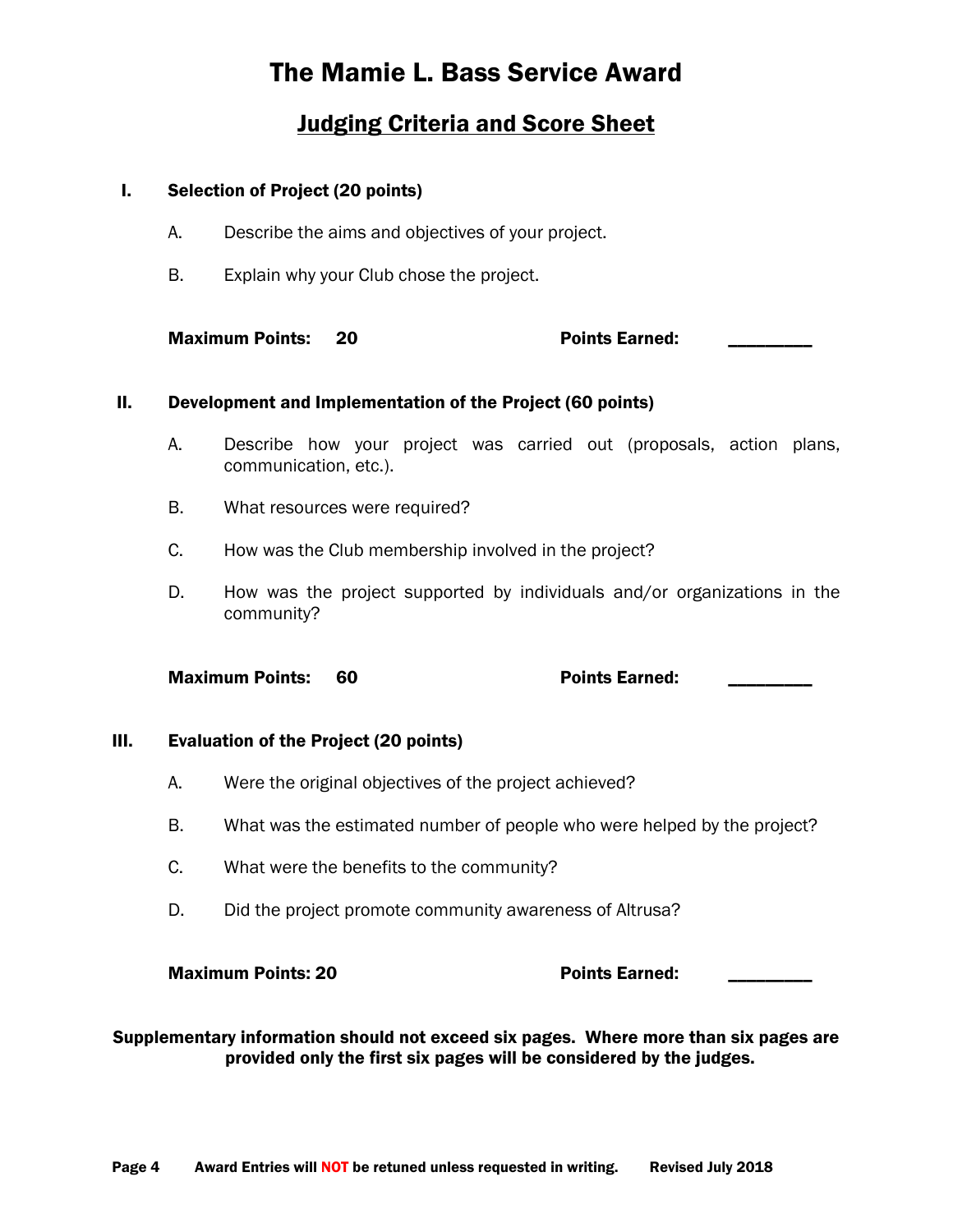### AWARDS AND AWARD PRESENTATIONS

The names of the winning entries are kept secret until the time of the awards presentation.

*District Awards:* A Certificate of Merit is presented by the District to the First-Place award-winning Club at each District Conference. Runners-up [the number not to exceed three (3)] may be given Honorable Mention.

**International Awards at Conference:** An award of \$100 (U.S. dollars) is presented annually by the International Representative to the winner at District Conference. For Clubs-At-Large, an award of \$100 (U.S. dollars) is given annually to the winning entry.

*International Awards at Convention:* An award of \$500 (U.S. dollars) is presented to the First-Place winner and awards at \$100 (U.S. dollars) are given to the Clubs winning First and Second-Place Honorable Mentions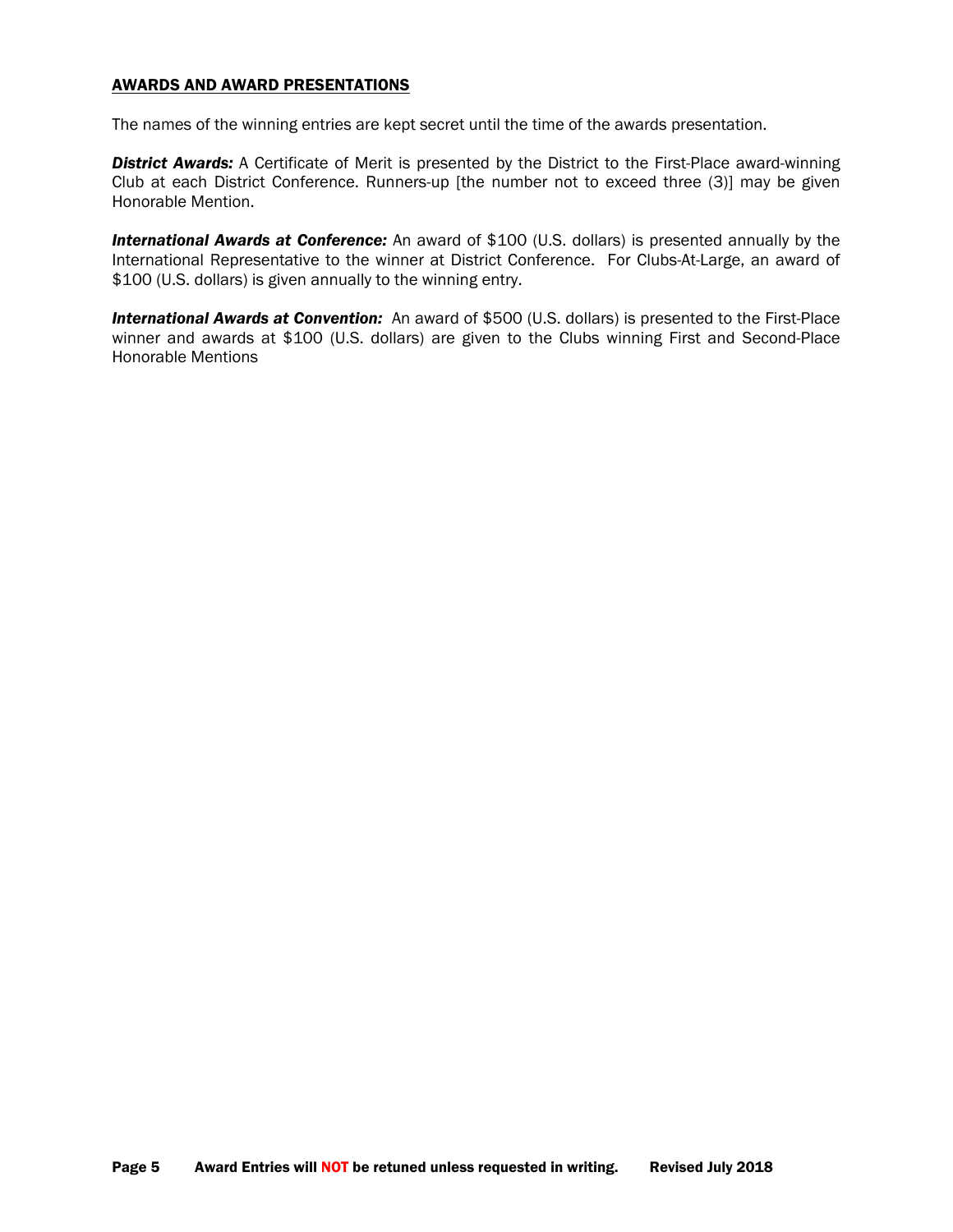# **Sample Title Page**

Name of Project

Nomination for Mamie L. Bass Service Award

Date

# Name of Altrusa Club Mailing Address/Street Address City, State/Province, Zip/Postal Code **Country**

**District**